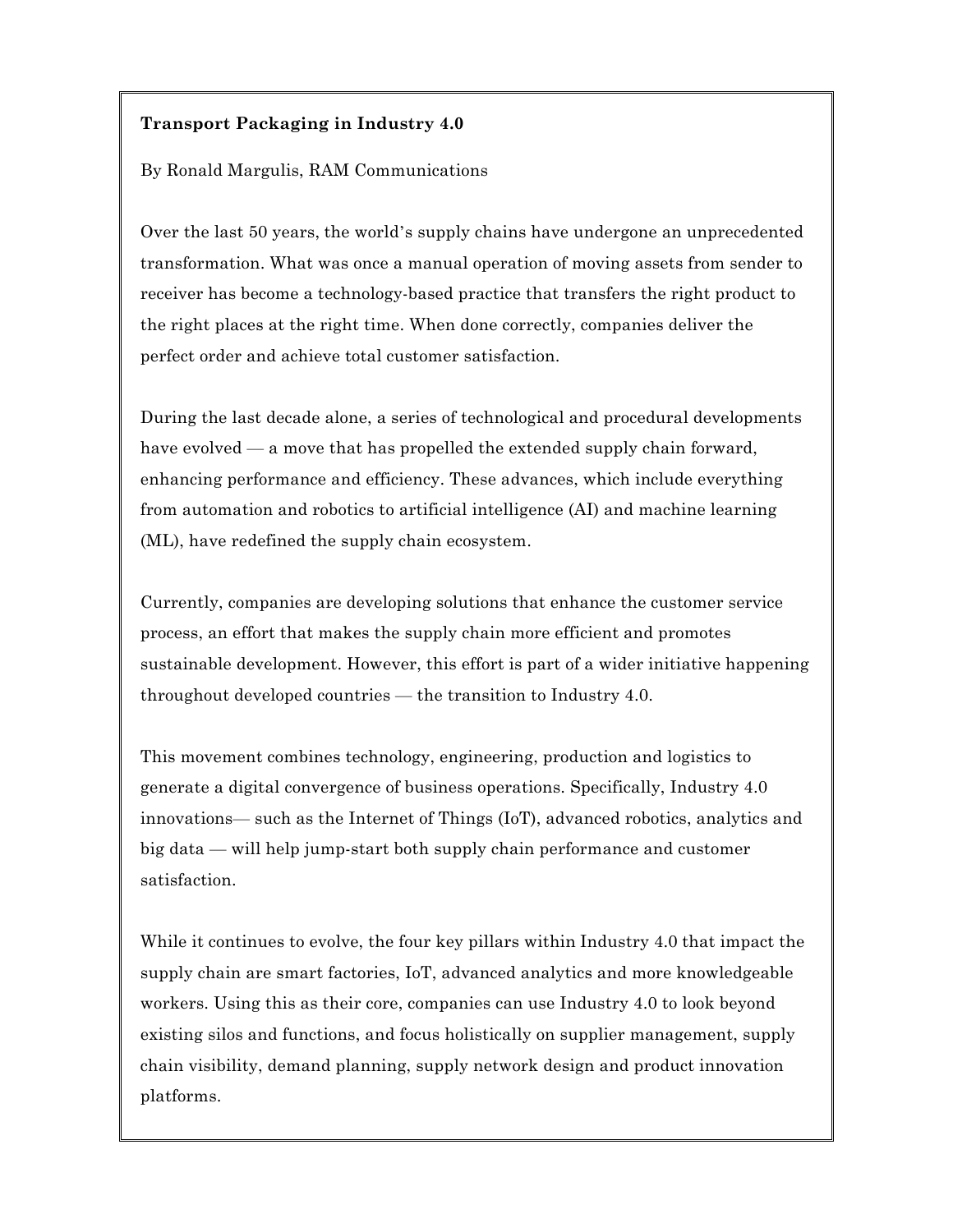This will also become an easier task with 8.4 billion "connected things" expected to be in use worldwide in 2017, up 31% from 2016. Further, this volume will reach 20.4 billion by 2020, according to Gartner, Inc.



Industry 4.0 will also revolutionize the way that products are made, stored, transported and, very importantly, packaged. That said, the packaging industry must be aware of what changes within the fourth industrial revolution are likely to be, and how these will impact processes and profits. Klaus Schwab, founder and executive chairman of the World Economic Forum, states that Industry 4.0 "in its scale, scope and complexity will be a transformation unlike anything humankind has experienced before."

Through all of these transformations — including the current early stages of Industry 4.0 adoption — the base of the supply chain remains the same: the pallet. However, this too, is primed for an evolution.

Consider the wood pallet. Cheap, recyclable and made from renewable resources, wood pallets were adopted by shippers and receivers eager to gain productivity in the distribution center and throughout transport during the 1950s and 1960s. At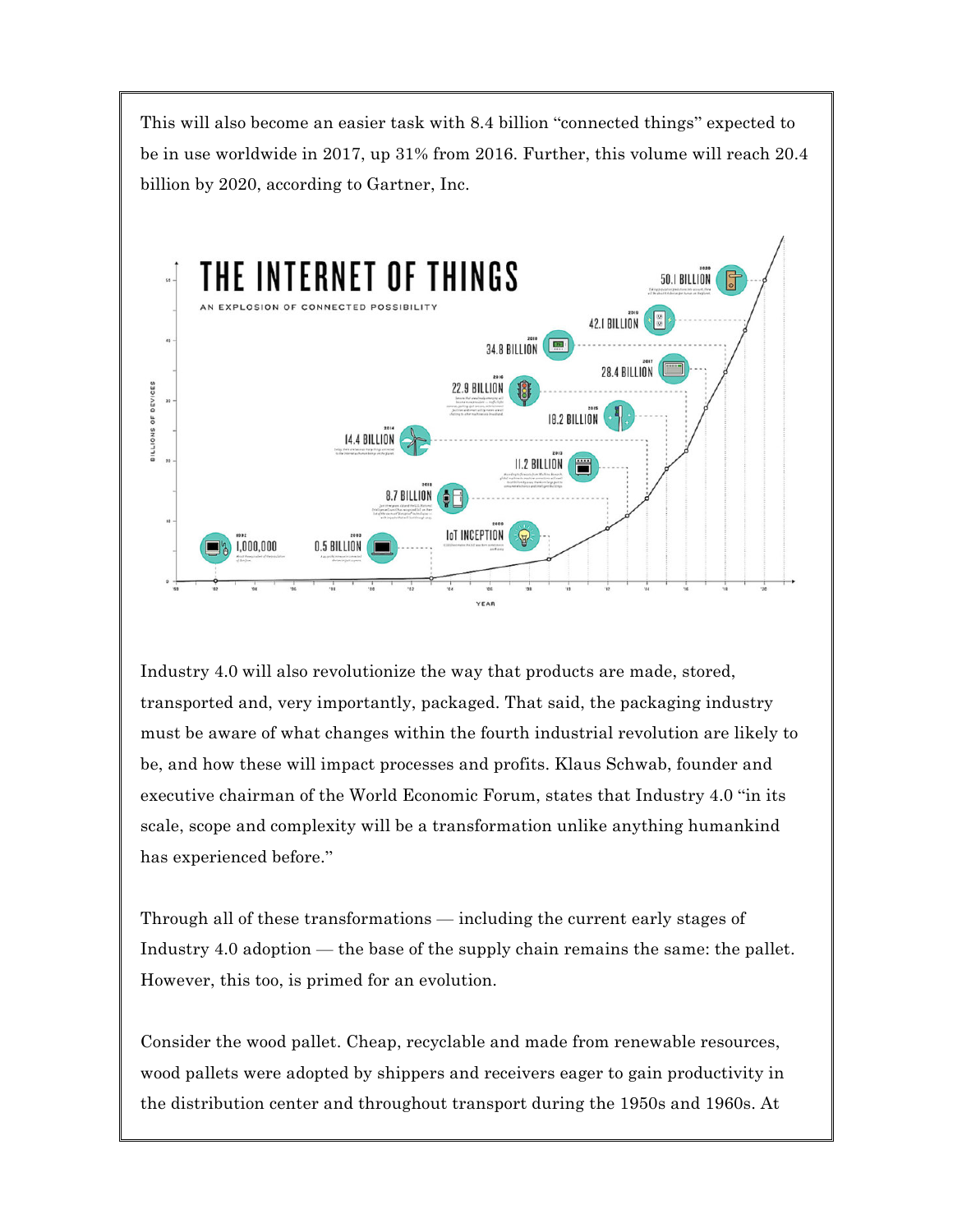their inception, wood pallets were far superior than floor loading and other manual forms of product warehousing and transportation.

Fast-forward to the 21st century's supply chain, and these once-innovative wood pallets are becoming operationally restrictive. Specifically, comprehensive supply chain optimization is stalled due in part to the many disadvantages of wooden pallets. This list includes product damage, the harboring of invasive species of insects, plant diseases and mold (if exposed to moisture), weight, issues with splintering, fire and cleanliness, worker challenges and usability.

# **The Future is Plastics**

As pallet users examine alternatives to wood containers, companies need solutions that will drive growth and enhance productivity, as well as ease freight costs and comply with food safety and trade regulations. While there are arguments for materials like coated foam, corrugated and pressed wood, plastic has emerged as the clear preference in the consumer goods and industrial channels, and beyond.

A recent study by the Freedonia Group reports that plastic pallets have the highest growth rate of all pallet types, growing by 2.4% annually to more than 130 million pallets by 2020, according to SandalResearch, and currently holding a market share of about 8%. By 2030, 30% of the market will be plastic. During this same period, demand for wood pallets is projected to plateau at the current rate, due to limited growth of pallet refurbishing services.

Besides being light weight, durable and sustainable, manufacturers and other shippers are increasingly drawn to plastics' stacking and nesting ability, easy reparability and branding options. In addition to solving the aforementioned challenges of wood pallets, plastic pallets also present a series of critical benefits, including:

**• Weight.** Plastic pallets are up to 50% lighter than wooden pallets and are more efficient to transport both empty and loaded with product. Given the difference in weight, shippers can transport considerably more product in the same size trailer.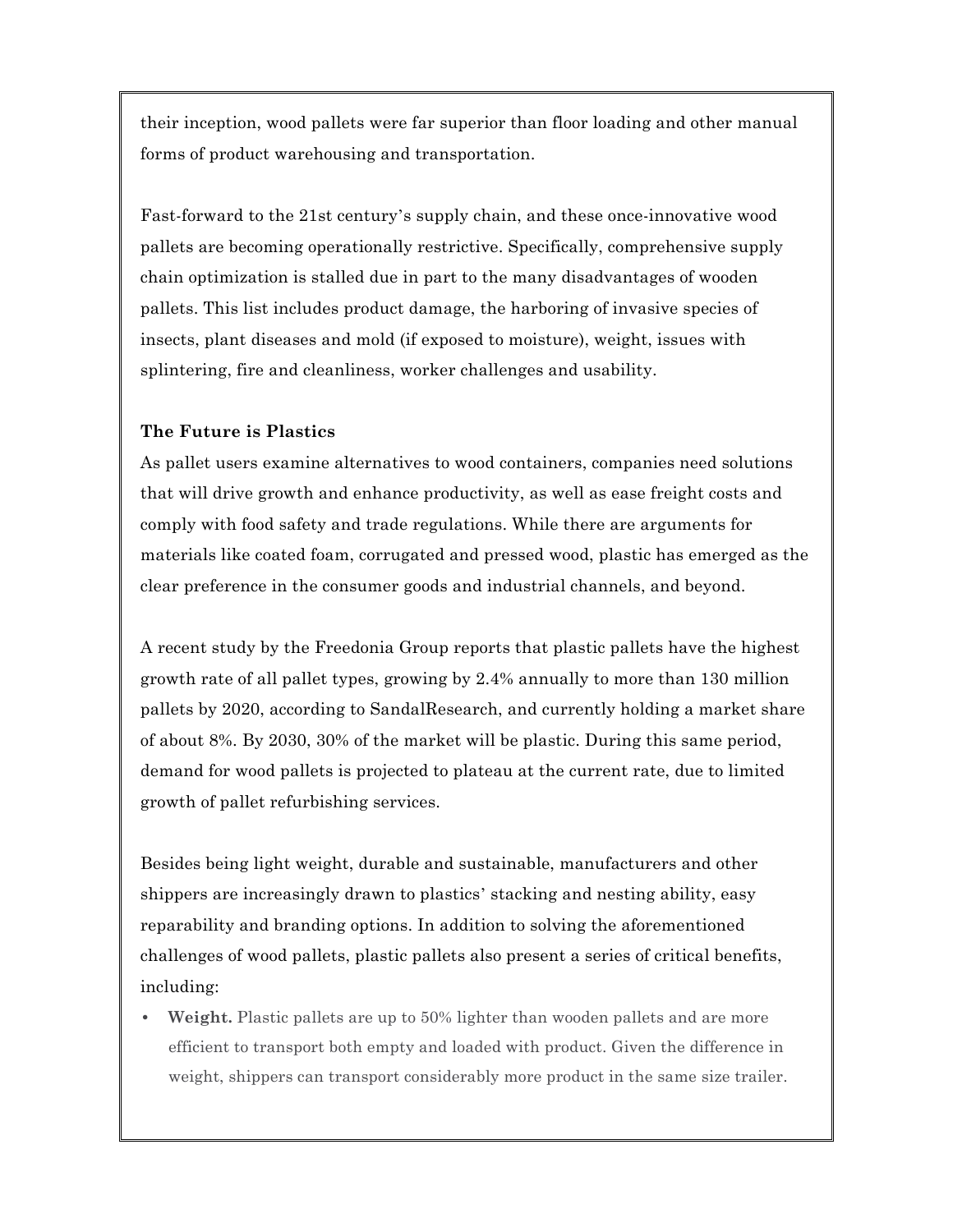- **• Sustainability.** Plastic pallets are 100% recyclable, and can be used again if damaged. The manufacturing process is also environment-friendly.
- **• Durability**. The materials used in most plastic pallets protect the platforms from damage. The design of plastic pallets has progressed to the point where they are more resilient with each new version.
- **• Safety**. Several elements of the plastic pallet design and materials bolster both the safety of the platform itself, as well as the product loaded on top of it. Plastic pallets are easily cleaned, repel funguses, bacteria and pests like termites and limit the potential for workplace accidents.
- **• User-Friendly**. Plastic pallets are flexible in terms of applicable products and pack sizes. They also accommodate customize display and promotion opportunities, allowing retailers to boost sales through superior merchandising.

## **Key Business Use Cases**

Practically every business use case for wood pallets can be applied to plastics pallets in Industry 4.0. From the basic transportation and rack storage of packaged goods to specialized in-store merchandising, plastic has proven to be as good — and in many ways — better than wood. In Industry 4.0, the move to automate as many processes as possible yields a use case where plastic is the clear winner.

One of the primary business use cases for plastic pallets is autonomous warehousing. Also referred to as dark warehousing, the process is comprised of systems that eliminate the need for human labor in distribution and manufacturing facilities.

Moving beyond the conveyers, automated storage and retrieval systems that have been implemented in many distribution centers around the world, autonomous warehousing deploys robots to check inventory; uses minimal lighting to keep videos and sensors working, and has comprehensive warehouse management systems interfacing to run the operation. The key to a successful autonomous warehouse is a platform that is standardized and won't breakdown the sophisticated machinery an operation that can be jeopardized by wood pallets' loose boards and popped nails.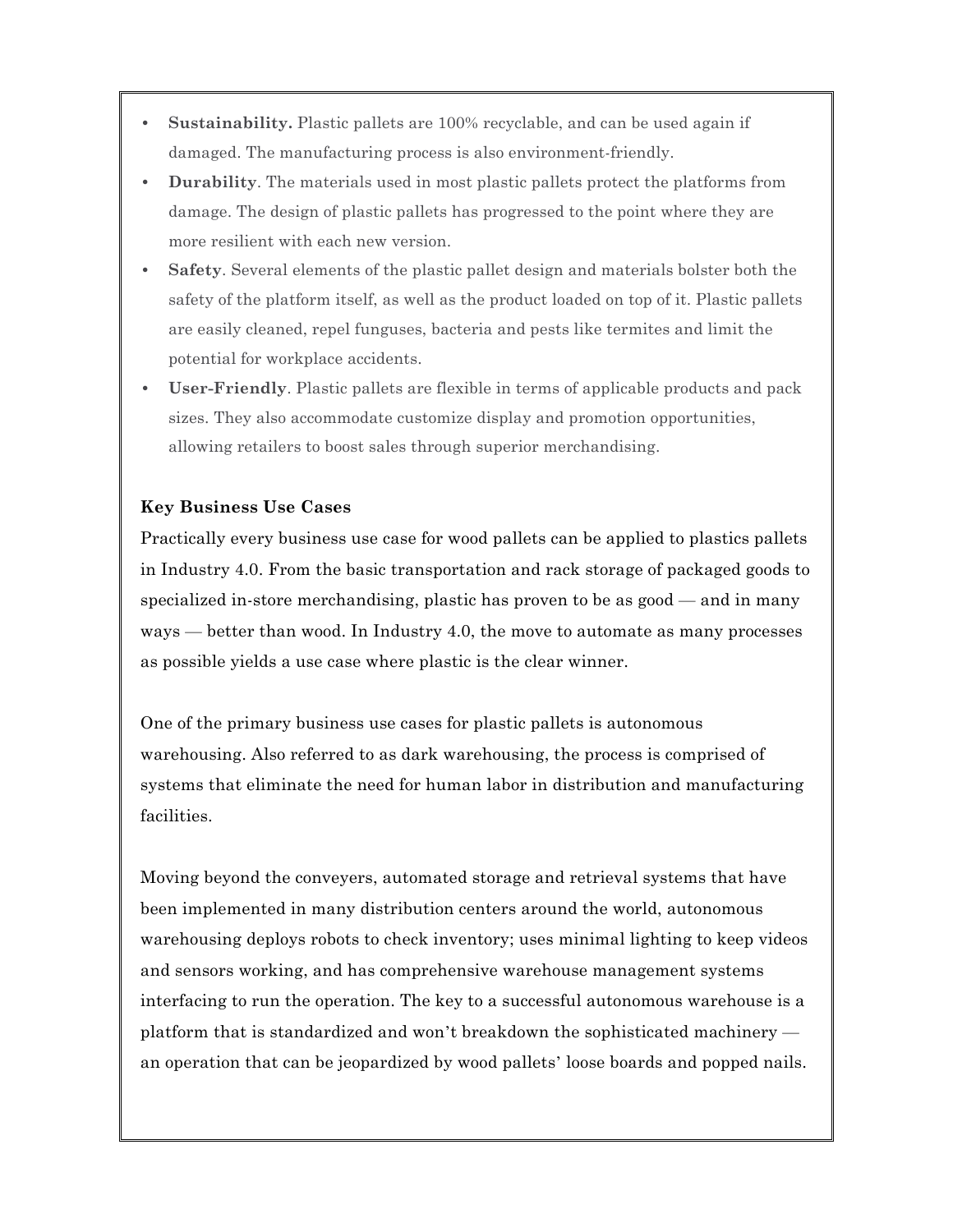By investing in plastic pallets, companies are taking another step to uphold and optimize autonomous warehouse performance, and avoid system damage and downtime.

Companies designing autonomous warehouses typically coincide investments in plastic pallets within their major product handling strategic initiatives. In some cases, they are even part of the capital expenditure. Some also buy plastic pallets for closed loop product distribution. Meanwhile, many also require inbound freight to be on a pooled plastic pallet.

Another business use case for plastic pallets, particularly in the food & beverage sectors, is their place in retail-ready displays and other consumer-facing promotional activities. In the pharmaceuticals and chemicals sectors for example, plastic pallets support a focus on product and general safety, as well as efficient handling.

#### **First-Mover Advantage**

There are clear benefits for "first movers" who adopt plastic pallets, including their potential for market dominance and higher-than-average profitability after a period of adaptation. (Researchers define "first movers" as the first companies to enter a market, not the first companies to develop or invent a product).

When observing first movers, there are clearly two levels of entry. First, a company must have an opportunity to be first at something, either through skill or luck. Second, the firm must be able to capture the benefits of being first.

There are three important benefits of being first: technology leadership, control of resources and buyer switching costs. But despite these benefits, only a small group of companies (4% of respondents) have chosen to lead the way on Industry 4.0, according to a PwC survey. These first movers say they have invested 6% or more of their revenues since 2013 in Industry 4.0 efforts, and also report high levels of digitization and competitive advantage. They are experiencing rapid payoffs in efficiency, cost savings and opportunities for innovation, and more than half expect to see rapid business returns on their investments, according to the report.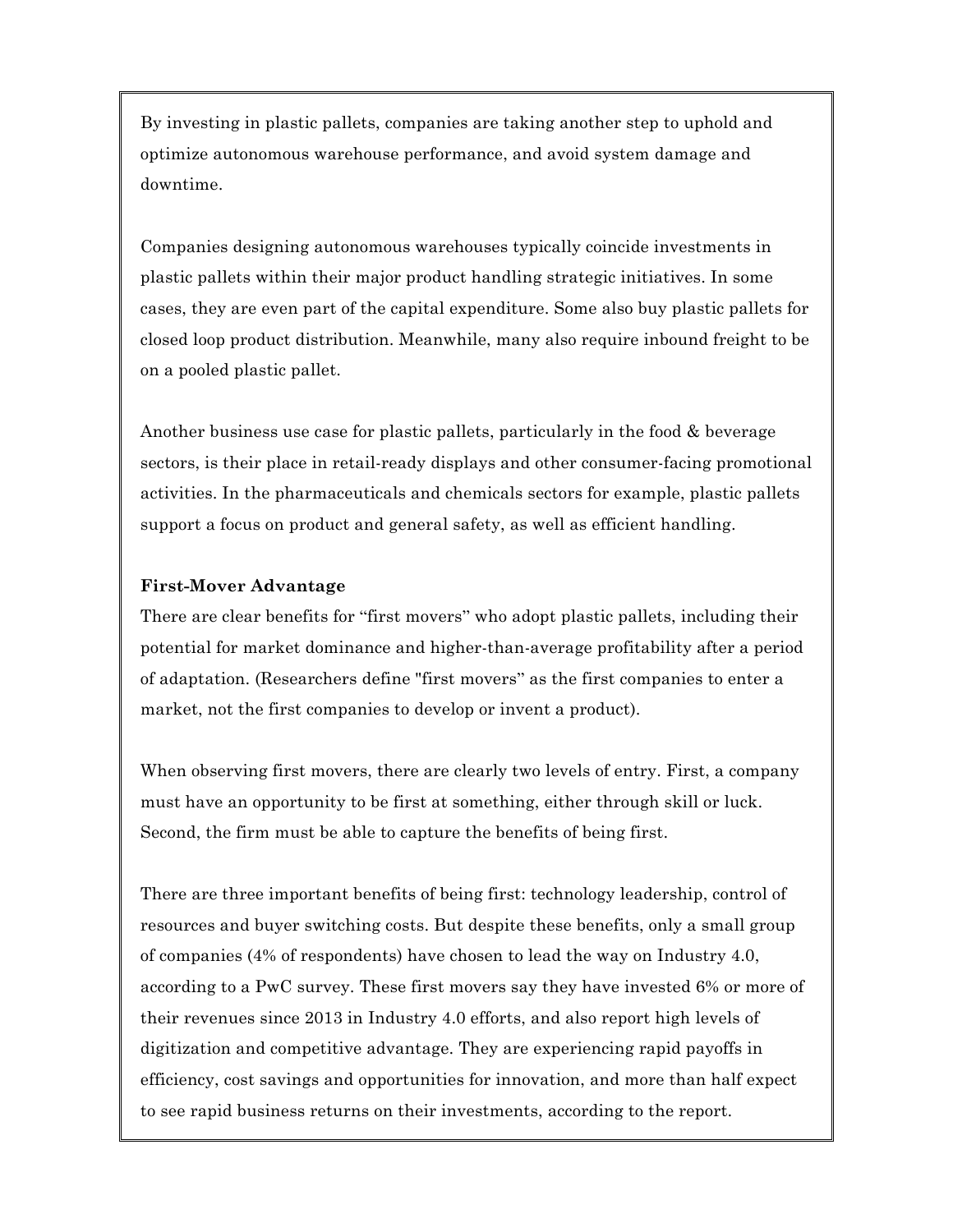### Is a First-Mover Advantage Likely?

Your company's odds of succeeding with the resources it possesses depend on how well you understand the market and the technology. Use this chart to match your company's skills and resources with the environment you face in a particular situation.

| The Situation<br>Your Company Faces | First-Mover Advantage                                                                                                |                                                                                                                                            | <b>Key Resources</b>                                                                     |
|-------------------------------------|----------------------------------------------------------------------------------------------------------------------|--------------------------------------------------------------------------------------------------------------------------------------------|------------------------------------------------------------------------------------------|
|                                     | Short-Lived                                                                                                          | Durable                                                                                                                                    | Required                                                                                 |
| Calm Waters                         | Unlikely<br>Even if attainable,<br>advantage is not large.                                                           | Very likely<br>Moving first will almost<br>certainly pay off.                                                                              | <b>Brand awareness</b><br>helpful, but resources<br>less crucial here                    |
| The Market Leads                    | Very likely<br>Even if you can't dominate<br>the category, you should<br>be able to hold onto your<br>customer base. | Likely<br>Make sure you have the<br>resources to address all<br>market segments as<br>they emerge.                                         | Large-scale marketing,<br>distribution, and pro-<br>duction capacity                     |
| The Technology<br>Leads             | Very unlikely<br>A fast-changing technol-<br>ogy in a slow-growing<br>market is the enemy of<br>short-term gains.    | <b>Unlikely</b><br>Fast technological<br>change will give later<br>entrants lots of weapons<br>for attacking you.                          | Strong R&D and new<br>product development,<br>deep pockets                               |
| Rough Waters                        | Likely<br>A quick-in, quick-out<br>strategy may make good<br>sense here, unless your<br>resources are awesome.       | Very unlikely<br>There's little chance of<br>long-term success, even<br>if you are a good swim-<br>mer. These conditions<br>are the worst. | Large-scale marketing,<br>distribution, produc-<br>tion, and strong R&D<br>(all at once) |

An example of first-mover advantage can be seen at Amazon, which was the first major online bookstore, seizing a head start on later entrants. Established book retailers Barnes & Noble and Borders were quick to develop their own web sites, but Amazon maintained its first-mover advantage by extending the product offerings into apparel, electronics, toys and housewares. Amazon's advantage over Barnes & Noble: it became a much larger, one-stop-shopping destination that attracted customers.

Amazon is also working toward first-mover advantage in several areas of logistics, including among platforms being used to transport its products. Amid efforts to morph into a conglomerate that does much more than merely sell products, the online retailer uses customer analytics to predict what shoppers want — and don't want — on the sales side, collaborates with suppliers to ensure fill rates and quick product introductions on the buying side, and drives efficiency throughout by adopting global standards for pallets, packaging and other logistics tools. Amazon's cloud solutions also have a significant impact on business operations.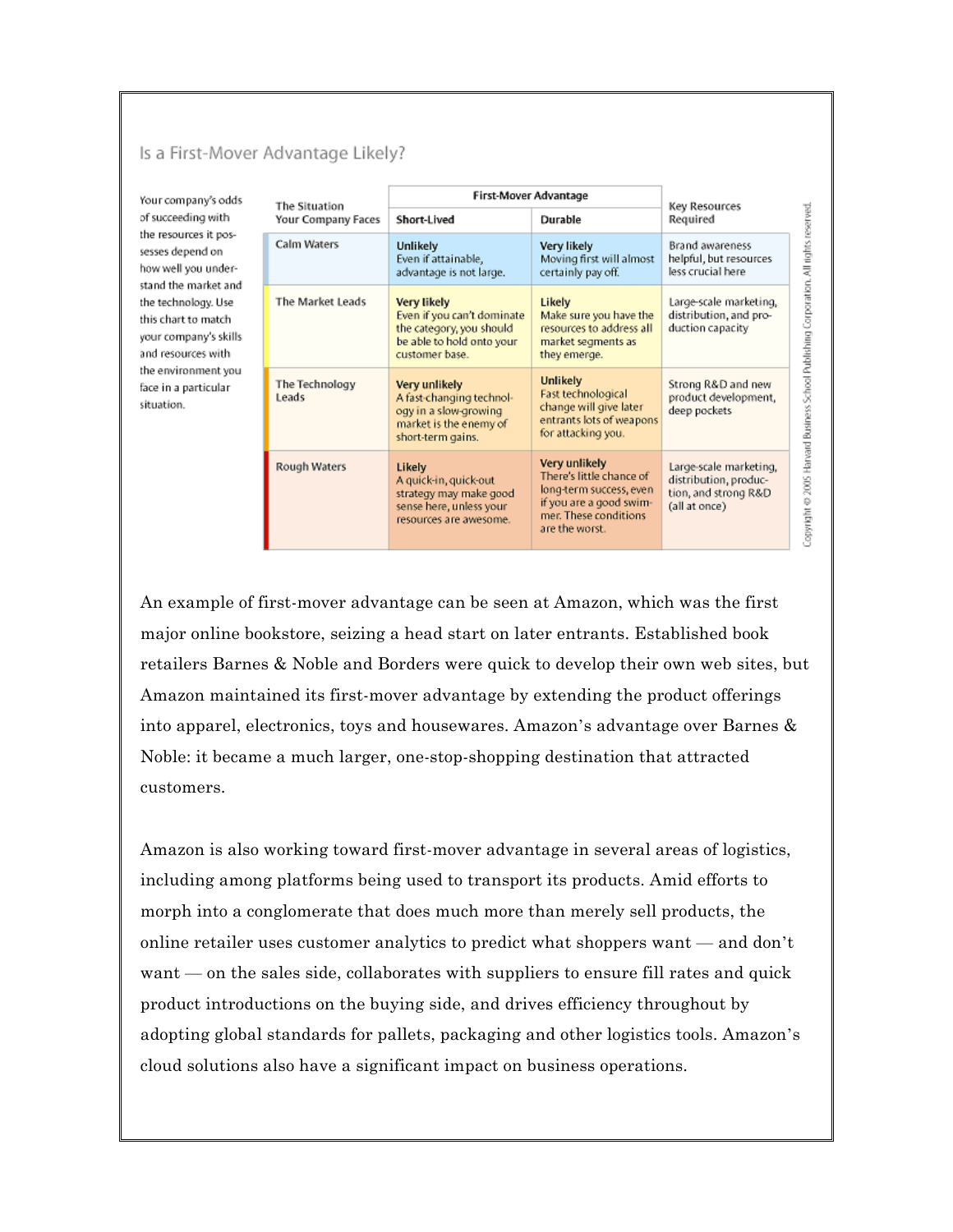Jeff Bezos, Amazon's founder and CEO, said; "There are two ways to extend a business. Take inventory of what you're good at and extend out from your skills. Or determine what your customers need and work backward, even if it requires learning new skills."

### **Resource Control and Pallet Management**

Another advantage that first movers have is the ability to control a mission-critical resource that is better than those used by later entrants. Resources available to a first entrant may include a supply of raw materials needed to make the product, or access to shelf space at the supermarket.

First-mover firms also can build resources that may discourage entry by other companies. For example, the first mover may increase production capacity or broaden their product line, signaling that there is not enough room for followers to enter and profit.

One company that excels at controlling resources and creating competitive advantage is Tesla. The company is at the nexus of integration of transportation and energy, especially since the future of transportation is electric, the future of electricity is solar, and the future of solar is grid storage integration. An undisputed leader in electric transportation and grid storage, Tesla is on pace to keep its leadership position by leveraging the Gigafactory's capacity and cost reduction model.

Tesla Motors, Tesla Energy and SolarCity make up the only companies that have been able to control resources in every single one of the megatrends in transportation and energy. Tesla co-founder, CEO and product architect Elon Musk is successful not because he is smart and a great engineer, but because he studied the economics of other people's technology. Thus, he understands that Tesla needs to position itself at the forefront of multiple growth waves that are coming together at the same time. Armed with this knowledge, Musk is building a platform that optimizes his vision through automation and standardization.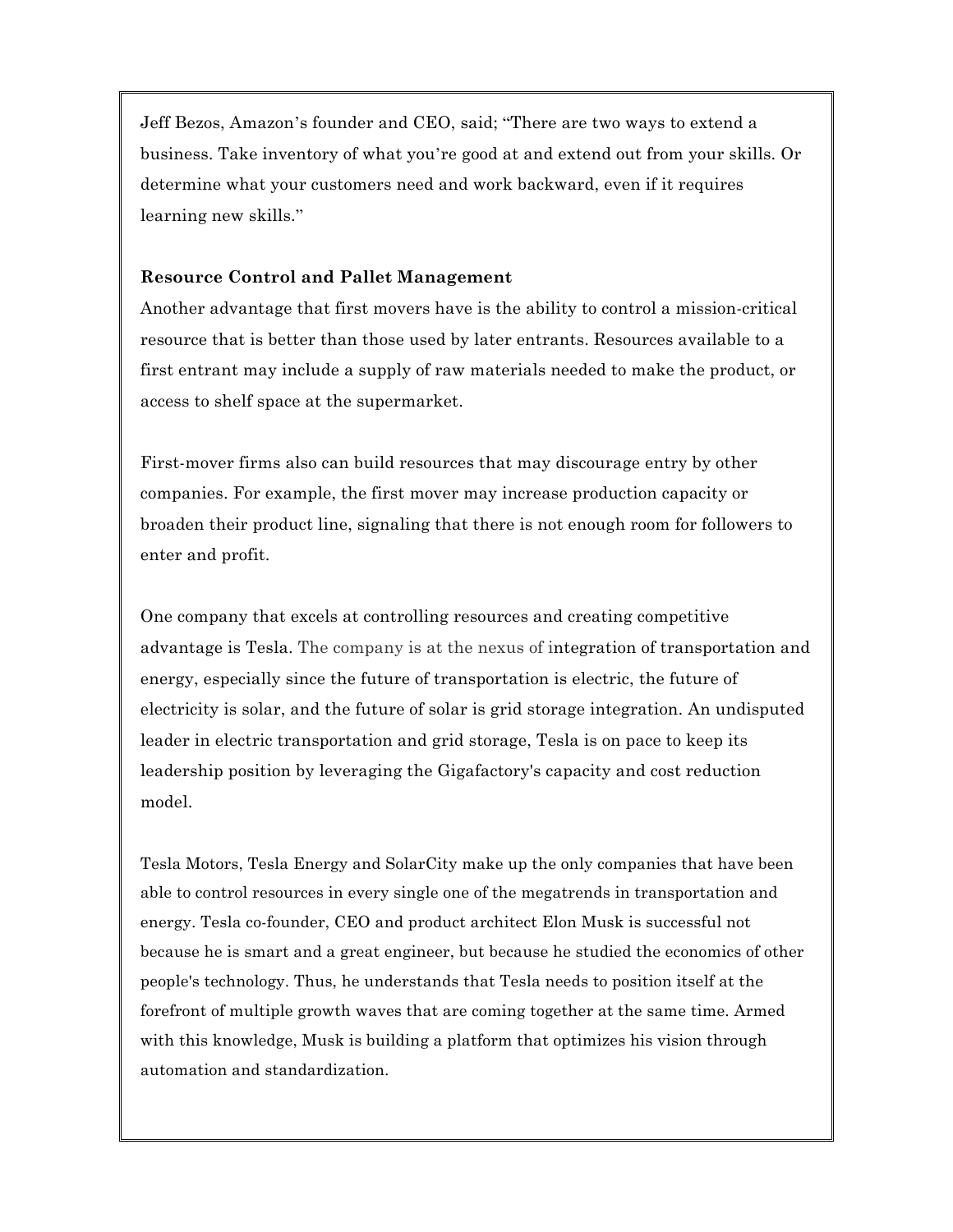"There are really two things that have to occur in order for a new technology to be affordable to the mass market," Musk said in a *Wired* magazine interview. "One is you need economies of scale. The other is you need to iterate on the design. You need to go through a few versions."

Tesla is now applying its technology to over-the-road freight trucks that can go 500 miles on a single charge. Musk is determined to revolutionize the trucking industry as well as other parts of the supply chain by being the first mover.

In the transport packaging world, resource control is a concept that minimizes product handling and accommodates the newest automated systems. It incorporates the Internet of Things and total visibility of product movements from the point of ingredients/production to the point of purchase. It means that data on product damage, spoilage, availability, and theft, among other processes, can be shared with trading partners to increase positive and decrease negative implications. It also delivers quantitative benefits to users for a full range of activities, like speed to market and out-of-stocks.

"The rapid migration to plastic is being driven primarily by automation, legislation, cost efficiencies and the Internet of Things. The adoption of the autonomous warehouse and the quickly approaching autonomous vehicles are also playing a critical role. The only way automation works is with the consistent and uniform perimeter of the plastic pallet, which allows the platform to move freely through the system, as well as the imbedded smart tracing and tracking technology that integrates into the warehouse management systems," said Ben Stoller, executive managing director of Paxxal Inc.

"Food and safety legislation is only going to get more rigorous over time, making the issues of pathogens and infestations that are innate to wood pallets unacceptable. The cost efficiencies of plastic pallets resulting from the lower weight of plastic pallets, the fuel savings and other cost benefits from reductions in work place injuries and damage to material handling equipment are well documented."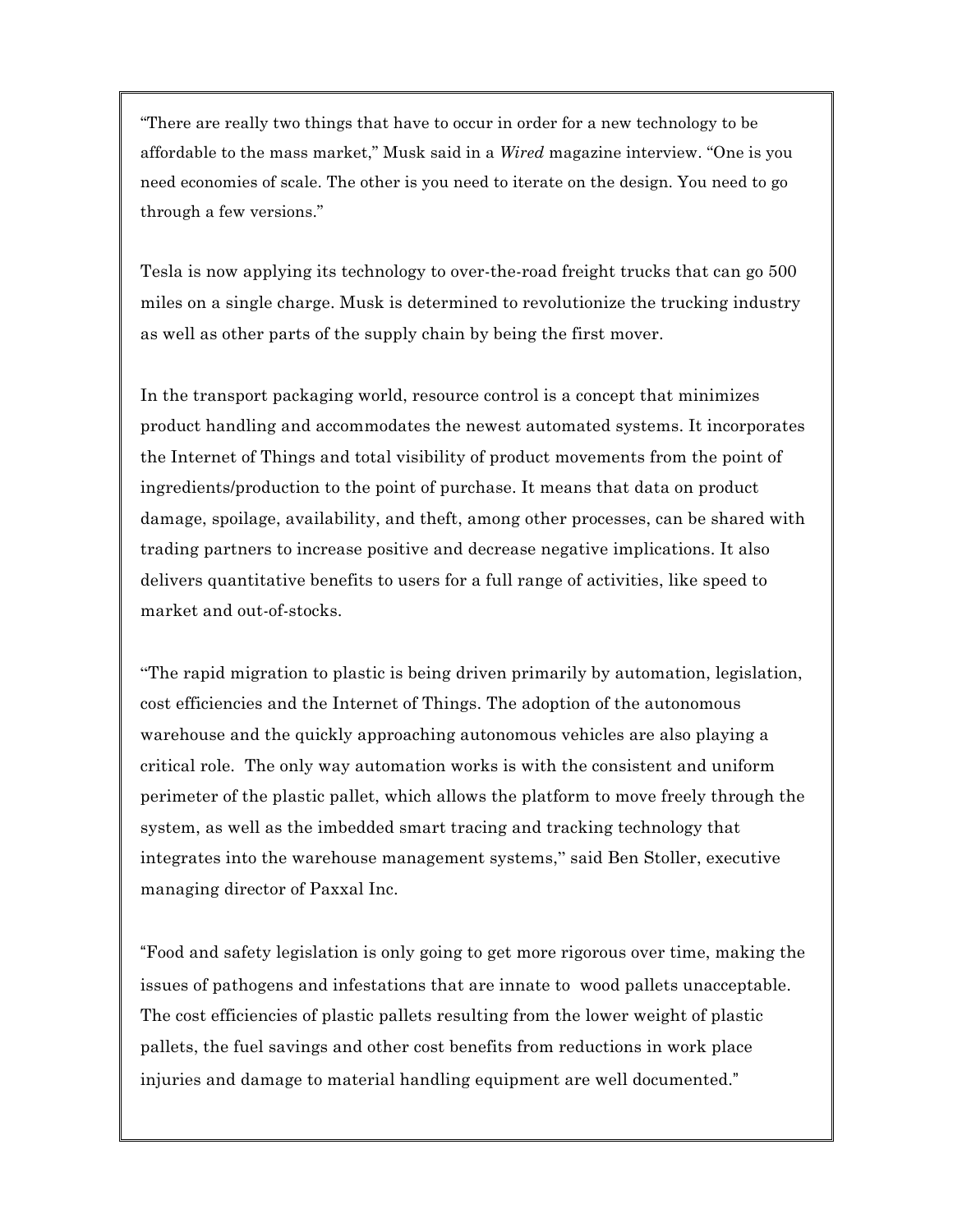Stoller adds a final point about the basic need for items to be connected to the Internet of Things, which is not possible with wood pallets. "With the long term scarcity of timber and rising timber prices, the sustainable competitive advantages of plastic and the ever increasing demand for plastic pallets, we feel the space has huge potential."

### **Using Data to Optimize Transport Packaging**

Managing data efficiently has always been a critical element of logistics and transport packaging. Previously managed by transport planners and their computers, the big data emerging from Industry 4.0 will force the packaging industry to process huge amounts of logistical and related information. This will enable the optimization of transport processes far beyond any human scope.

There will also be an impact on the traditional transport packaging model of using pools and exchanges. With all the advantages that big data and IoT will bring, companies will be able to determine what categories are best matched with what transport packaging systems for the most effective total transport solution. Some companies are already starting to coordinate their inbound and outbound transport packaging to minimize the total number of times any given product is handled by using data analytics systems, a move that helps manage their end-to-end logistics processes much more efficiently.

The large-scale cost reductions provided by increased efficiency and improved delivery times will be welcomed by retailers and manufacturers, but will also have an impact on transport packaging. This is already being seen in the move to retailready platforms. Once one company demonstrates how this technology can increase profits, they will soon be joined by others. Again, this trend means companies will need to pay more attention to the role transport packaging will play in their entire ecosystem. Fortunately, the tools available now and in the future under Industry 4.0 will help.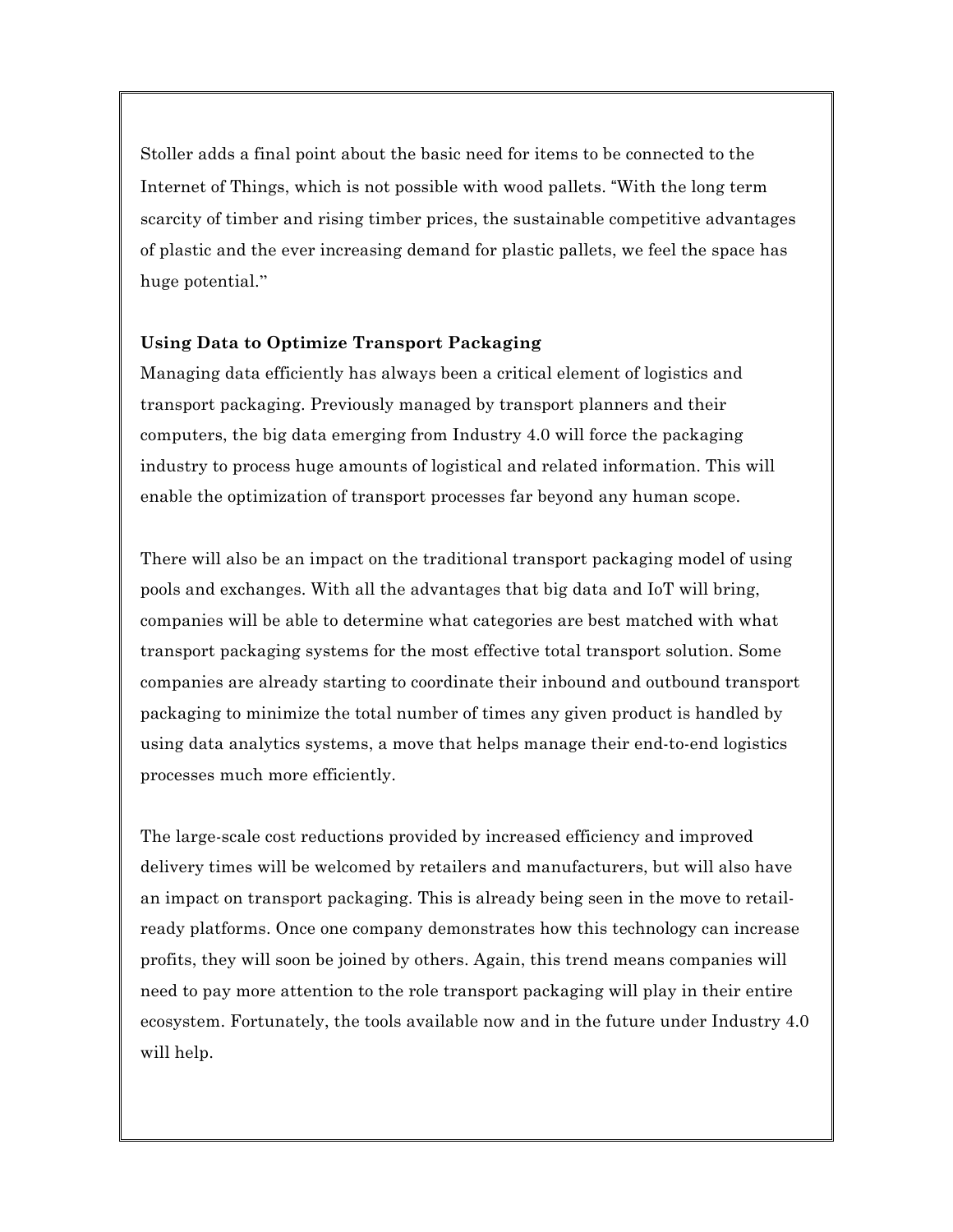## **The Path Forward on Transport Packaging**

Efficient transport platform capabilities are vital to move forward with Industry 4.0. Developing these solutions takes time and concentration, so a step-by-step approach is important. However, companies must move swiftly to avoid forfeiting the firstmover advantage to competitors. These five steps can help guide suppliers and retailers to successful Industry 4.0 transport packaging programs:

**1. Develop an Industry 4.0 transport packaging strategy.** Evaluate current transport packaging systems, and map out how to most effectively move from where the company is and where it wants to be. Prioritize the measures that will bring the most value to the business and make sure these are aligned with the overall strategy. Gain commitment to this approach from the full range of top company leadership, and make sure that commitment is evident to people throughout the enterprise.

**2. Start small with a few trial projects.** Use pilots to establish proof-ofconcept and demonstrate business value. For transport packaging, testing materials, designs of pallets, and other platforms will quickly yield data that can be projected to determine the full impact of the project when rolled out. With early successes, companies will also gain buy-in from the other decision makers, and secure funding for more expansive rollouts.

**3. Establish the capabilities required for success**. Build on lessons learned in the trials, determine the competencies needed to achieve corporate goals, and develop a blueprint for building those competencies. Include technological enablers, like a highly functional IT infrastructure with well-designed user interfaces, that can propel the business processes forward.

**4. Incorporate data analytics into all business decisions.** Success with Industry 4.0 depends on the company's ability to unlock data possibilities and use analytics in creative, effective ways. Establish cross-functional analytics capabilities tied closely to the strategic priorities of the whole enterprise. Then draw on both inhouse staff and outsourced expertise. It is also paramount to develop ways of combining data from different parts of the business. For example, merge quality, logistics and engineering functions, and apply these methods to as many domains as possible — particularly those that differentiate your company or attract customers.